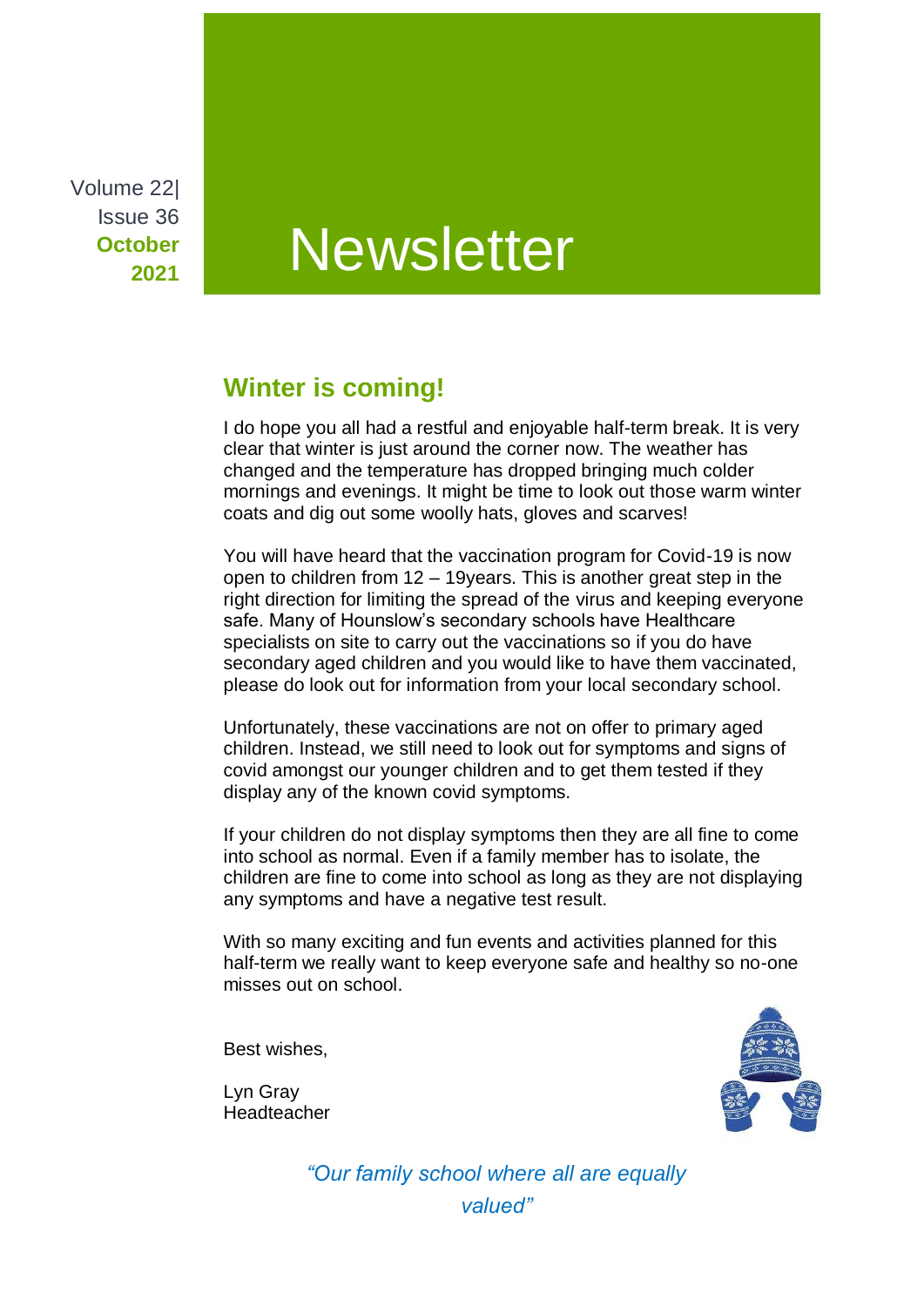# **Celebration**

Our wonderful certificate winners are:

**Yellow Class** – Teddy won a Self-Confidence award for working independently in maths.

**Green Class** – Noble was awarded a Resilience award for being the only class member to complete all of his homework.

**Blue Class** – Inaya won a self-confidence award for her beautiful behaviour on the class trip.

**Indigo Class** – An Initiative award went to Abisha and Umaiza who worked well together in science club.

**Violet Class** – Sahibdeep won an Empathy award for helping and supporting his peers.

**Gold Class** – Jasraj won a self-confidence award for believing in himself and working well in maths.

#### **House Points**



## **Well done everyone in Rosen House! You are our first Half-Term winners! What will you choose for your prize?**

#### **Previous Headteacher**

We received some information last week that Mr Reginald Germany who was headmaster from 1965 to 1973 at Grove Road School, has died at the age of 94. We extend our thoughts and prayers to his family at this sad time.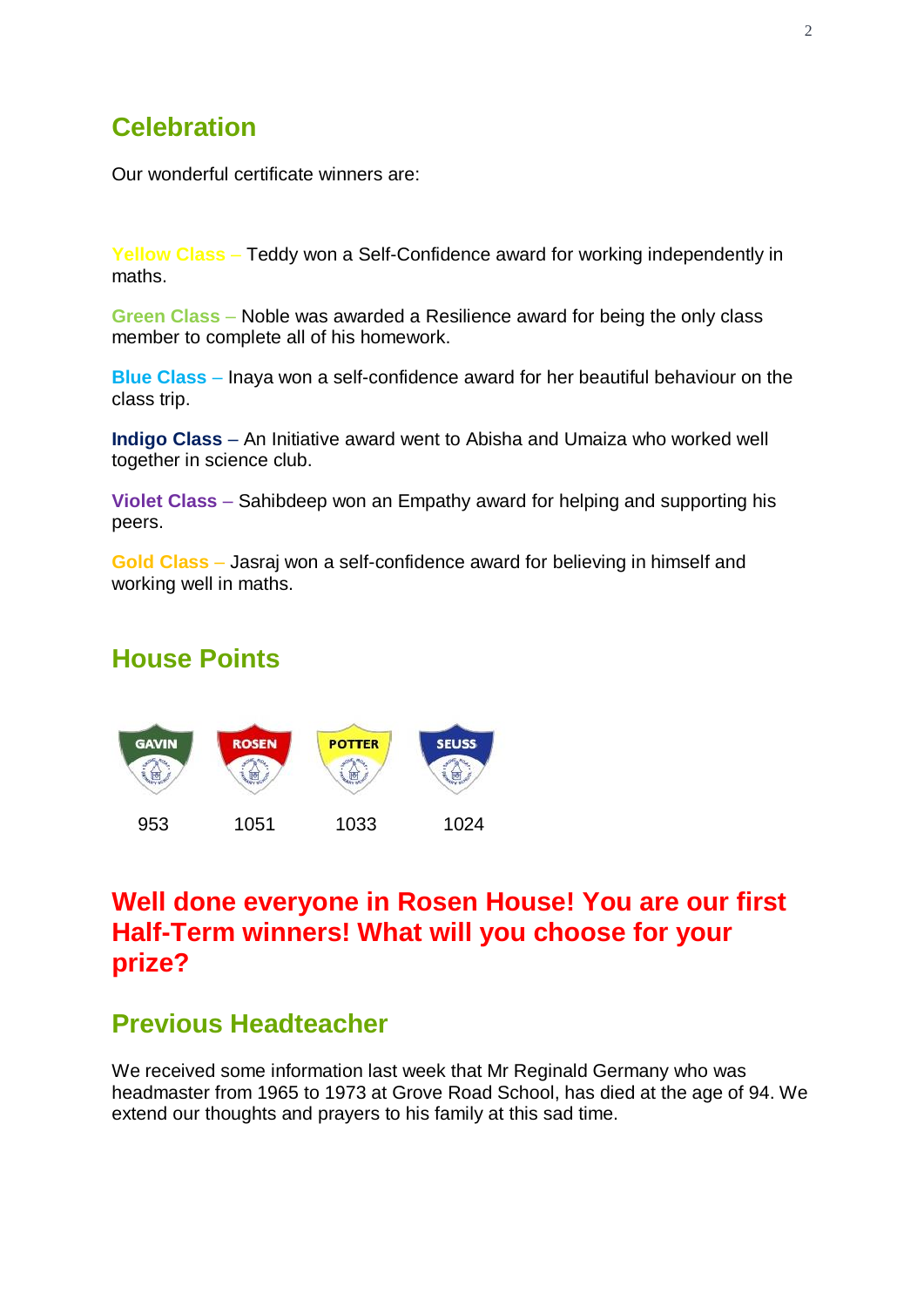#### **Monsters Ball**

A huge thank you to the PSA (Parent and Staff Association) for all their amazing planning and preparation for the Monsters Ball! We haven't been able to hold such events for a long time so it was great to welcome this favourite event back with a bang! The parents did a marvellous job of entertaining the children with spooky games, tuck shop and disco. It was by far the best Monsters Ball to date.









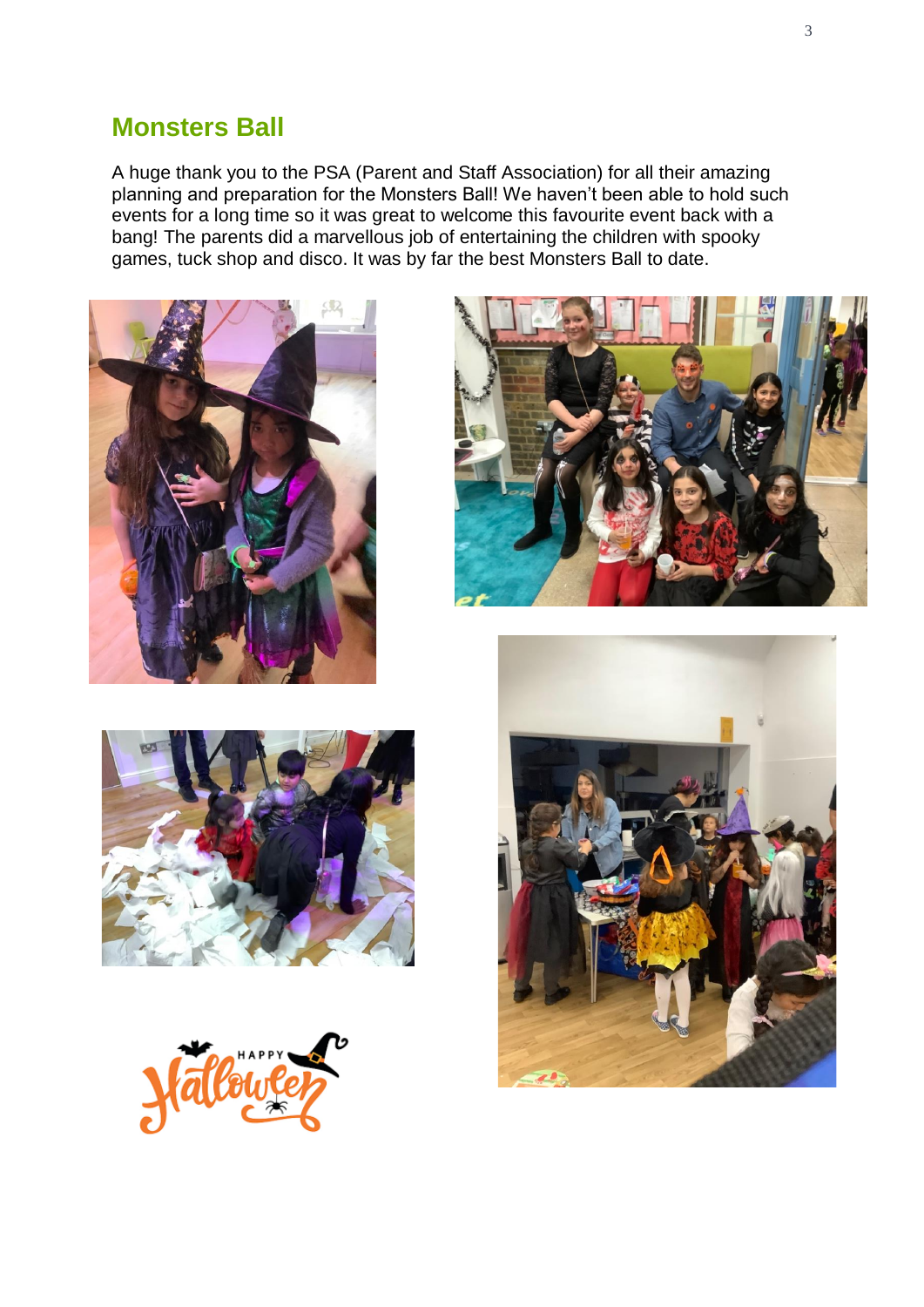## **Library Opening Times.**

Our school library is open after school every Monday, Wednesday and Friday from 3.30pm to 4.00pm You are welcome to come with family members to borrow books on your school child's account, this includes you parents! Look out too for some exciting reading and book events which will also be happening in the library over the coming months.



# **Red and Orange Class Carve Pumpkins**